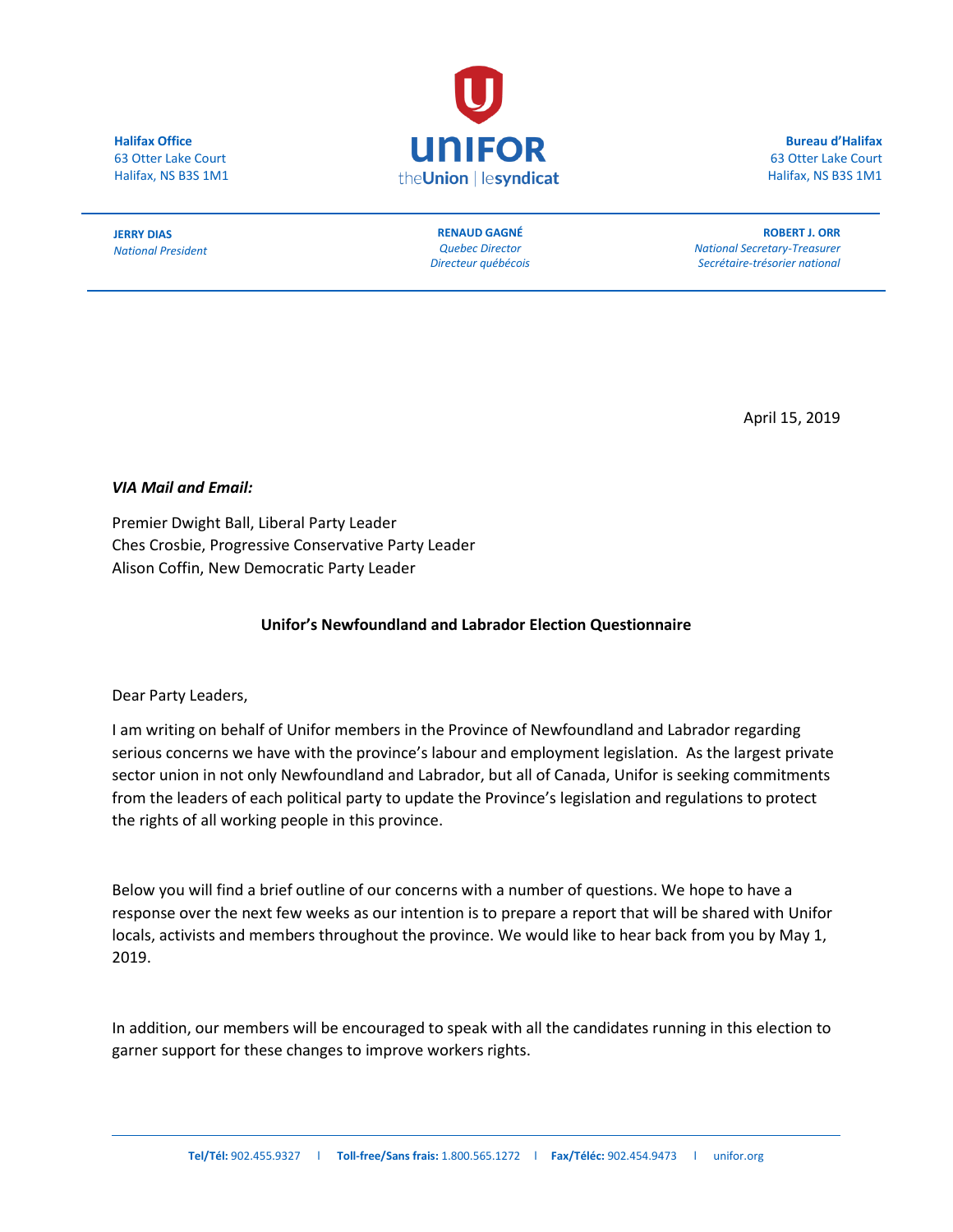### **Labour Standards Act**

While there have been welcome changes to the Labour Standards Act in the recent past, including the provision of paid leave for victims of domestic violence and the introduction of compassionate leave, a systemic review of the Act, with a political commitment to modernize and improve minimum workplace standards is long overdue. While the Act also applies to union members, it is primarily designed to ensure that non-unionized workers have entitlements to decent working conditions and fair treatment through mandatory minimum standards.

Among the most important standard is the wage earned by an employee in exchange for the work they perform. Currently, of the 13 provinces and territories, Newfoundland and Labrador ranks  $11<sup>th</sup>$  in terms of lowest statutory minimum wage. In fact, Newfoundland and Labrador has approximately 70,000 workers, mostly women, earning under \$15 an hour. In addition, the Regulation under the Labour Standards Act does not make it clear that employers are required to pay overtime at 1.5 times the employee's normal rate of pay and not 1.5 times the province's minimum wage rate.

In terms of other important minimums, the Labour Standards Act does not provide for any paid sickleave days and the maximum three weeks of vacation under the Act is only available after working 15 years for an employer. Paid vacation minimums in this province are well behind others in Canada, which range between 5 and 8 years to obtain three weeks of paid vacation.

Just as important is the fact that employers are not required to follow any rules when scheduling shifts for workers, which means that precarious part-time/casual work becomes more prevalent. This needs to change. Another thing that needs to change is the passive approach taken to enforcing labour standards. The current system is complaint based, relying on vulnerable workers to make a specific complaint about illegal conduct by their employer, thereby risking their continued employment. What is needed is a robust inspection and enforcement system to identify and rectify violations of the Labour Standards Act.

#### **Labour Relations Act**

An employee's right to belong to a union and the right of the employee's union to engage in free and fair collective bargaining with an employer has eroded over time. In reality, laws have failed to keep pace with employer tactics designed to circumvent those rights. These tactics include using serial tendering to subcontractors so workers have to unionize over and over again as new tenders are let and contractors change. Not only do these tactics make it harder for employees to unionize, but employees who worked for the previous subcontractor are often let go or only rehired at lower wage rates. This situation must be addressed without delay.

In addition, Labour Boards have insufficient tools to address situations where unfair labour practices stand in the way of resolving collective bargaining disputes. The recent two-year lockout of workers at D.J. Composites in Gander demonstrated that the current laws are ill equipped to protect the rights of workers when an employer locks-out union members and then replaces them. Such employers are simply engaged in union busting and have no incentive to settle the dispute. As well, the D.J.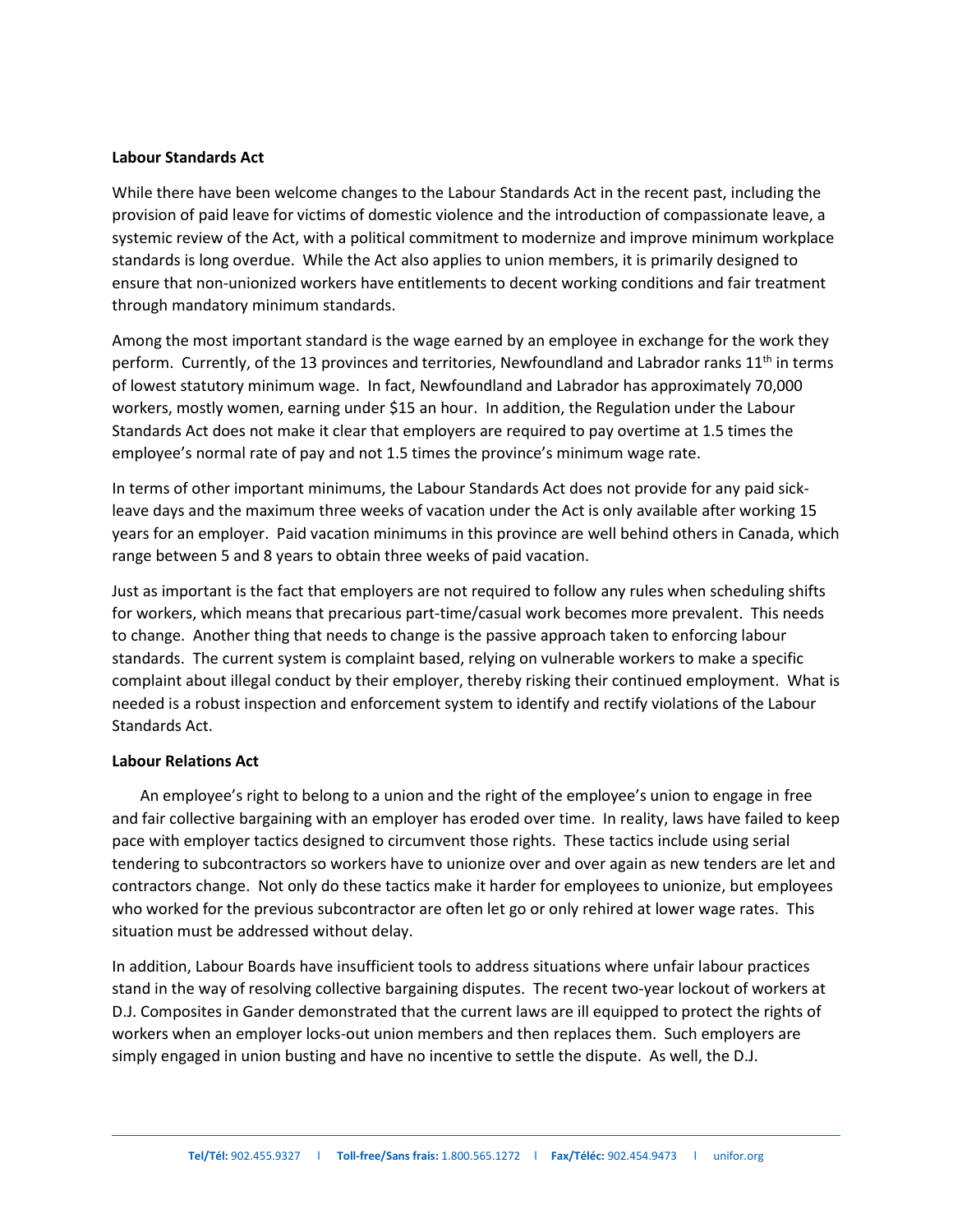Composites dispute demonstrated that employers can frustrate the collective bargaining process with little or no consequences under the Labour Relations Act.

# **Worker Safety in the Oil and Gas Industry**

Finally, with respect to the safety of workers employed in the offshore oil and gas sector in Newfoundland and Labrador, we believe firmly that a more proactive health and safety regime is required. This includes a separate regulator for worker safety and environmental protection, because clearly, oil companies have not altered their culture of putting production or profit ahead of their employees or the public. Two recent examples highlight this factor: the failure of the Sea Rose to follow protocol as an iceberg entered its perimeter and the oil spill this past November that brought to light a number of safety concerns in the oil and gas industry.

## **Request for position**

Unifor represents over 20,000 workers in fisheries, forestry, oil and gas, telecommunications, retail, hospitality and food processing industries in Newfoundland and Labrador. Unifor also advocates on behalf of all working people in the province and, as such, asks the following questions of the political parties and their leaders heading into the 2019 provincial election:

- 1. Do you, on behalf of your party, commit to reviewing the Labour Standards Act and regulations and to updating those laws to improve working conditions for all workers, including:
	- a. Amending the Labour Standards Act to raise the minimum wage to \$15 an hour; make it clear in the Regulation under the Act that overtime is paid at 1.5 times a person's regular hourly rate or 1.5 times the minimum wage, whichever is greater; provide for 2 paid sick days, where required, after 1 year of employment with an employer and decrease the number of years necessary to reach three weeks of paid vacation from 15 years to 7 years ;
	- b. Providing restrictions on the ability of employers to schedule employee work hours, so that employees have access to more regularly scheduled shifts and less precarious employment;
	- c. Increasing the number of Labour Standards officers in order to proactively identify and rectify violations of the Labour Standards Act, as opposed to having a complaints driven system?
- 2. Do you, on behalf of your party, commit to amending the Labour Relations Act so that:
	- a. Where a company tenders work to a third party and the third party provides services at the company's location, if the company retenders such work then any bargaining rights relating to the contracted work is maintained, even if the third party provider changes, as if there had been a sale of business;
	- b. After 90 days of a strike or lockout, the Labour Board must appoint a special mediator with the power to compel the parties to meet and negotiate in good faith with the assistance of the mediator;